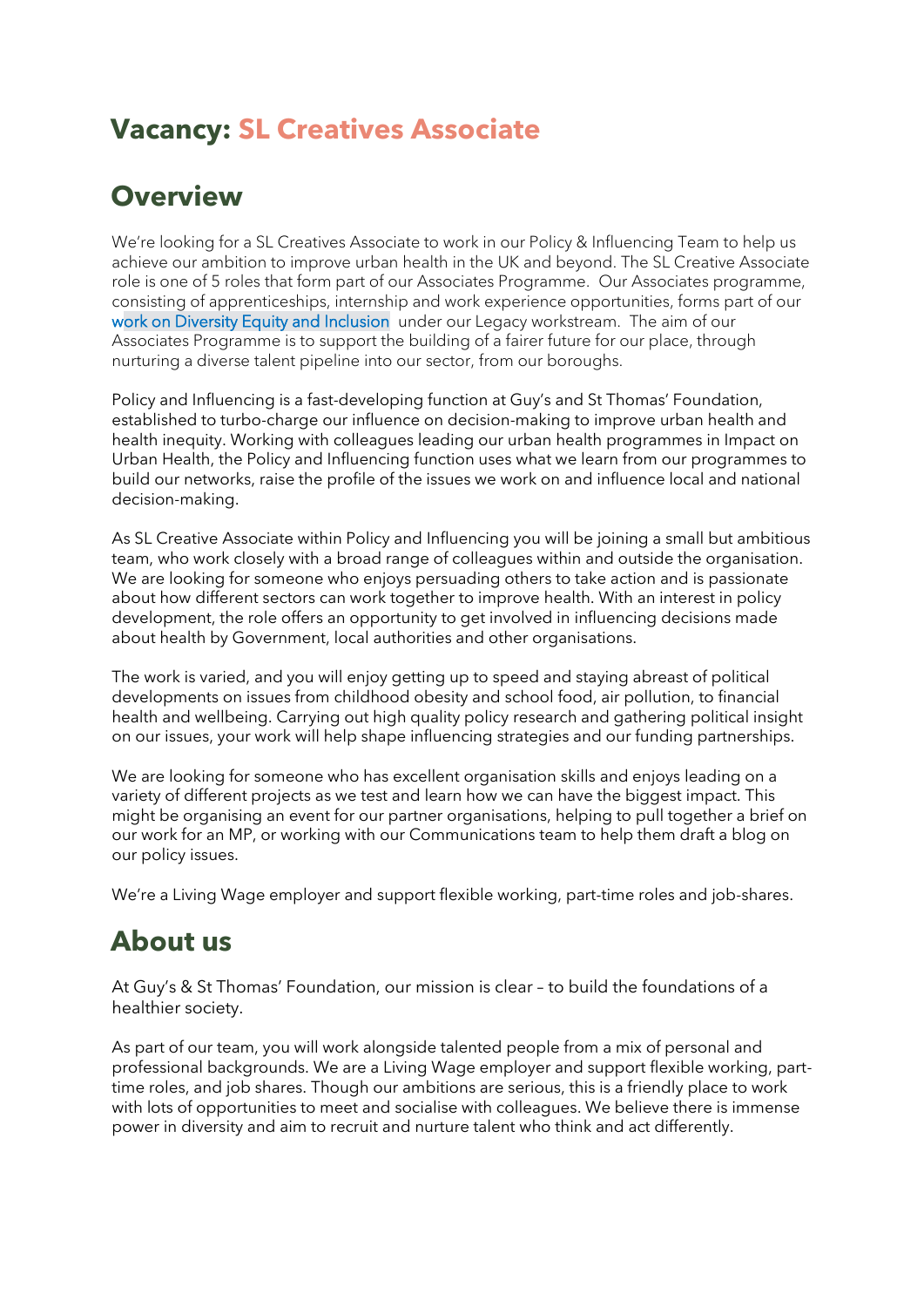There is more information about [working with us](https://gsttfoundation.org.uk/about-us/working-here/) on our website, where you can read about:

- how we approach recruitment
- our team, culture, and values
- the benefits of working with us

• and our approach to diversity, equity & inclusion, health & wellbeing, and learning & development

#### **Job description**

| The opportunity                 |                                                                                                                                                                                                                                                                                                                                                                                                                                                                                                                                                                                                                                                                                                                                                                                                                                                                                                                                                 |
|---------------------------------|-------------------------------------------------------------------------------------------------------------------------------------------------------------------------------------------------------------------------------------------------------------------------------------------------------------------------------------------------------------------------------------------------------------------------------------------------------------------------------------------------------------------------------------------------------------------------------------------------------------------------------------------------------------------------------------------------------------------------------------------------------------------------------------------------------------------------------------------------------------------------------------------------------------------------------------------------|
| Job title:                      | <b>SL Creatives Associate</b>                                                                                                                                                                                                                                                                                                                                                                                                                                                                                                                                                                                                                                                                                                                                                                                                                                                                                                                   |
| Salary:                         | £23,850                                                                                                                                                                                                                                                                                                                                                                                                                                                                                                                                                                                                                                                                                                                                                                                                                                                                                                                                         |
| <b>Contract type:</b>           | Fixed Term Contract - 12mths                                                                                                                                                                                                                                                                                                                                                                                                                                                                                                                                                                                                                                                                                                                                                                                                                                                                                                                    |
| <b>Closing date:</b>            | Tuesday 3rd May 2022                                                                                                                                                                                                                                                                                                                                                                                                                                                                                                                                                                                                                                                                                                                                                                                                                                                                                                                            |
| <b>Interview dates:</b>         | w/c 9 <sup>th</sup> May                                                                                                                                                                                                                                                                                                                                                                                                                                                                                                                                                                                                                                                                                                                                                                                                                                                                                                                         |
| <b>Reporting to:</b>            | Policy and Influencing Manager                                                                                                                                                                                                                                                                                                                                                                                                                                                                                                                                                                                                                                                                                                                                                                                                                                                                                                                  |
| The team:                       | The Policy and Influencing Team was established in 2020 to help use the insight we<br>generate through our programmes to influence decisions made about health equity<br>and urban health. We work closely with colleagues across the organisation, especially<br>in the Programme Team and Communications Team to develop influencing strategies,<br>build our stakeholder networks and raise the profile of our work. The Policy and<br>Influencing Team also works closely with our partner organisations to develop exciting<br>partnerships to influence, with a focus on influencing decisions made in Parliament,<br>Government and other organisations involved in policy development.                                                                                                                                                                                                                                                  |
| <b>Key</b><br>responsibilities: | Policy development and research, including horizon scanning and drafting of<br>$\bullet$<br>consultation responses and other policy documents.<br>Internal communications, working with our political support agency to ensure<br>$\bullet$<br>timely sharing of political intelligence with colleagues across the organisation<br>and good awareness of the work of the Policy and Influencing Team.<br>Leading on the development of a policy bank, working with colleagues in the<br>$\bullet$<br>Policy and Influencing Team to maintain a comprehensive and updated library<br>of policy messaging and supporting evidence.<br>Working with the Director of Policy and Influencing to develop and implement<br>$\bullet$<br>systems for measurement and reporting of our policy and influencing activity.<br>Stakeholder engagement, including leading on event organisation and<br>$\bullet$<br>preparing briefs for senior stakeholders. |

#### **Person specification**

| <b>What we're looking for</b>           |                                                                                                                                                                                                                                                                                                                                                                                                                                                                                    |  |
|-----------------------------------------|------------------------------------------------------------------------------------------------------------------------------------------------------------------------------------------------------------------------------------------------------------------------------------------------------------------------------------------------------------------------------------------------------------------------------------------------------------------------------------|--|
| <b>Skills and</b><br>experience:        | Experience working on public policy issues. For example, through work with<br>$\bullet$<br>campaigning or advocacy organisations, third sector organisations, or within<br>statutory services such as the NHS or local authority provided services.<br>Excellent written skills.<br>$\bullet$<br>Excellent communication skills and experience engaging with a wide range of<br>$\bullet$<br>internal and external stakeholders.<br>Experience of project management.<br>$\bullet$ |  |
| <b>Knowledge and</b><br>qualifications: | Confidence using MS Office                                                                                                                                                                                                                                                                                                                                                                                                                                                         |  |